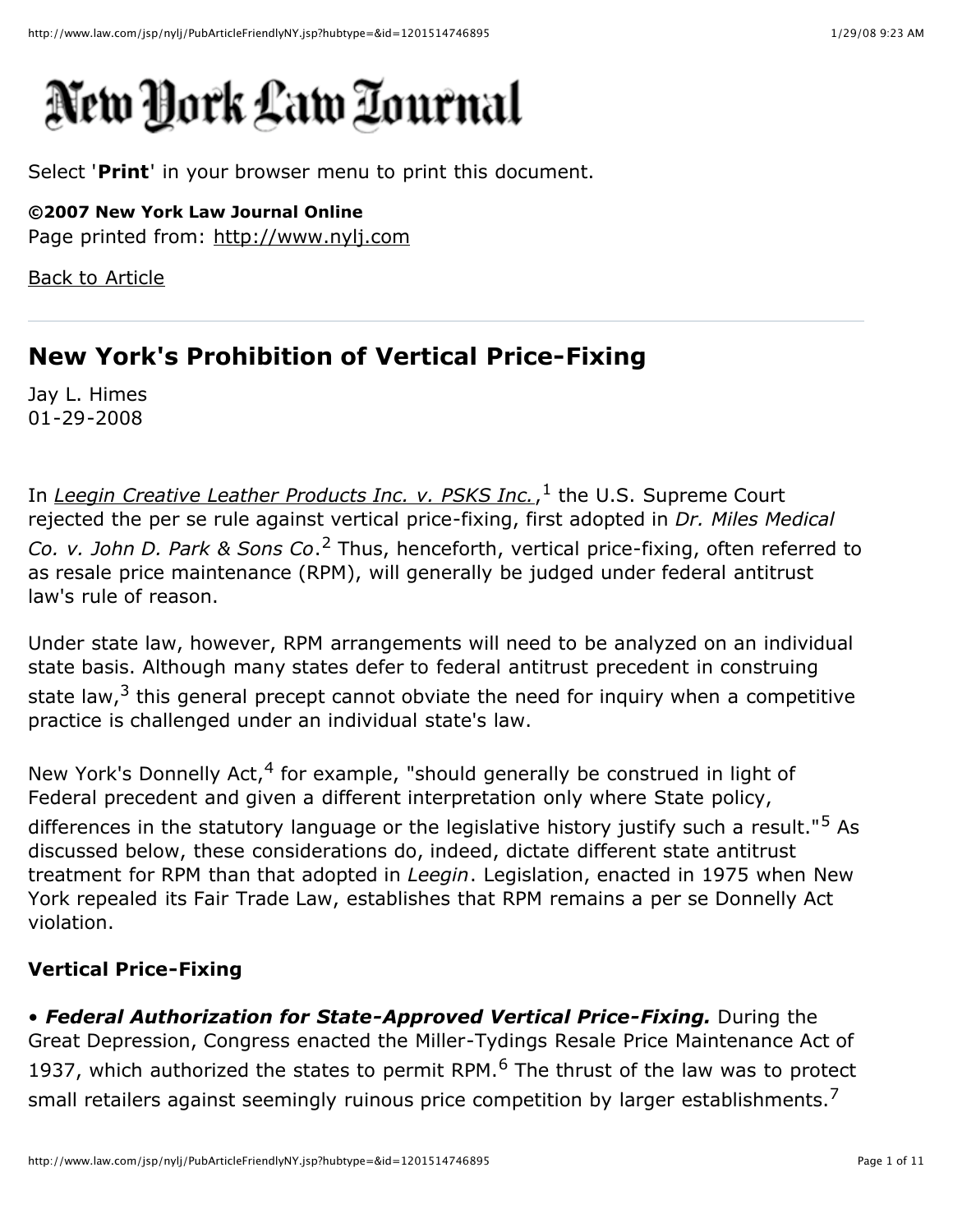In 1952, Congress supplemented Miller-Tydings with the McGuire Resale Price Maintenance Act, which authorized states to make RPM provisions enforceable against nonsignatories to the agreement.<sup>8</sup>

Under this federal safe harbor, New York, like many other states, enacted a Fair Trade Law, which: (1) provided that resale at a "vendor-stipulated" price would not violate New York law, thus effectively adopting an antitrust exemption; and (2) made actionable willful sales or advertising below the stipulated resale price. Horizontal pricefixing was not afforded similar authorization.<sup>9</sup>

#### **Experiment Fails as Consumer Prices Rise**

During the inflationary period of the 1970s, there was widespread recognition that state Fair Trade Laws had a deleterious effect. Studies showed that consumer prices in Fair Trade States were higher than in "Free Trade" States, where RPM was not authorized.<sup>10</sup> The New York attorney general held a public hearing on the laws in 1971, and bills to amend the state's law were introduced.<sup>11</sup>

In his 1973 message to the New York Legislature, Governor Nelson Rockefeller called for repeal of the state's Fair Trade laws, which, he said, "are an affront to the American system of competitive free enterprise."<sup>12</sup> Although the New York attorney general, the Federal Trade Commission, and the state Legislature's Select Committee on Consumer Protection all supported repeal, no legislation was forthcoming.<sup>13</sup>

Nationally, in a message to Congress on Oct. 8, 1974, President Gerald Ford urged more law enforcement against price-fixing to combat inflation, and a reduction in priceinflating state regulatory activity.<sup>14</sup> Then-FTC Chair Lewis A. Engman similarly called for eliminating government restrictions that curtailed competition and increased prices. $^{15}$ 

Evidence in ensuing congressional hearings suggested that Fair Trade Laws cost consumers from \$1.5 billion to \$3.0 billion per year.<sup>16</sup> As a House Report concluded, "[w]hatever the exact figure, it is beyond dispute that resale price maintenance increases the cost of products to consumers." $17$  Not only consumer groups and discount retailers, but also President Ford, the DOJ, the FTC and the Council on Wage and Price Stability called for repeal." $^{18}$  In testimony before the Senate, Thomas E. Kauper, the Antitrust Division's head, said that repealing the Miller-Tydings and McGuire Acts "will allow the free hand of the law to fall once more upon those manufacturers and retailers who now, with State permission, are reaching into the pockets of consumers after dollars they could never hope to obtain under totally free market conditions." $^{19}$ 

By early 1975, an active state level movement to repeal remaining Fair Trade laws was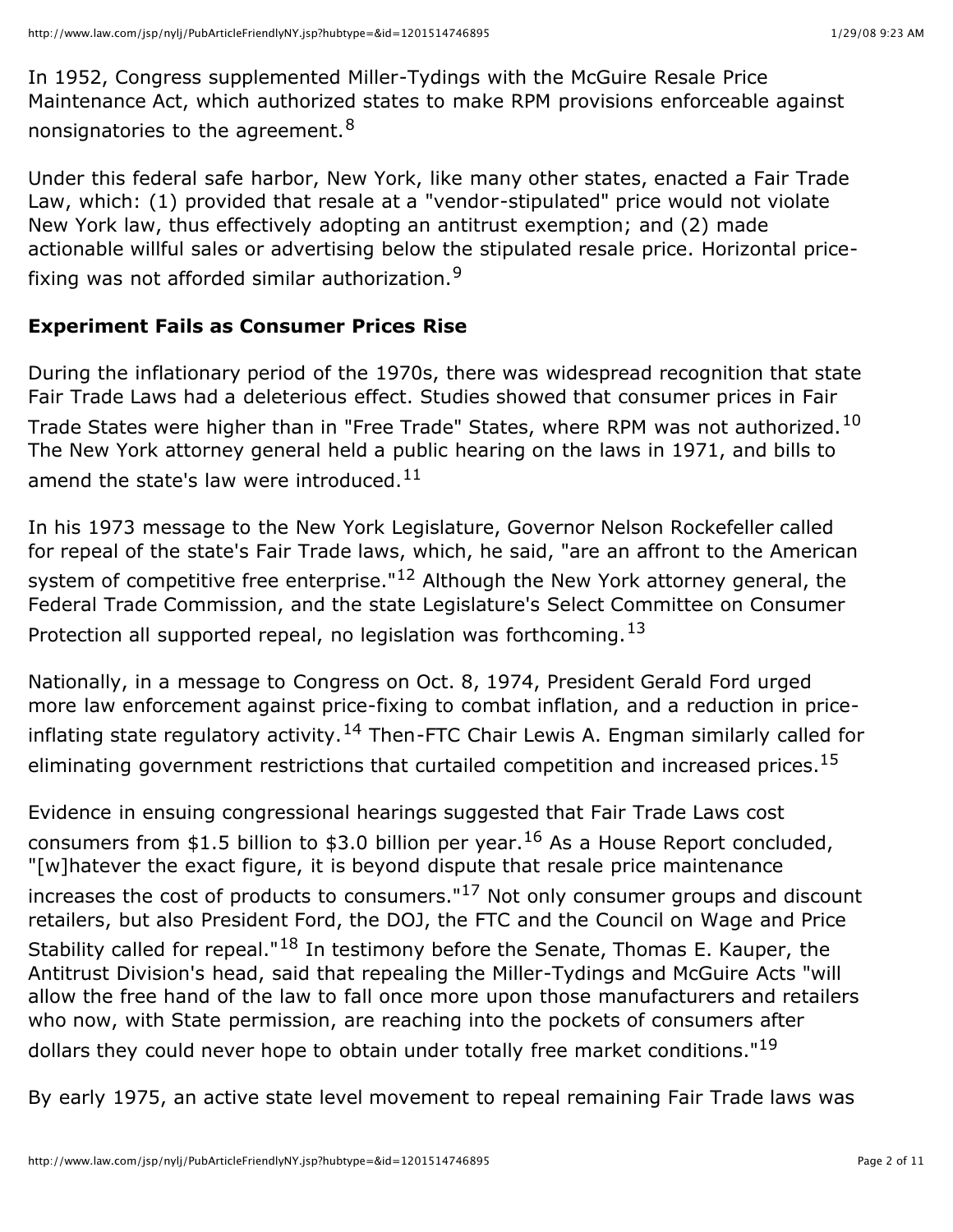under way.<sup>20</sup> It was in this environment that New York's Legislature repealed the state's law, and in its place prohibited vertical price-fixing.  $21$ 

### **New York's Fair Trade Era Ends**

In November 1974, Governor-elect Hugh L. Carey created, as part of his transition team, a Task Force on Consumer Protection, which made recommendations in a December 1974 report. Noting that the Fair Trade Laws "apparently keep prices high to the detriment of consumers,"<sup>22</sup> the task force called for repeal. Governor Carey endorsed the recommendation in a Jan. 8, 1975 message to the Legislature. Setting out his consumer protection program, Governor Carey noted that the Fair Trade Law's "unwanted barrier<sup>[]</sup> to competition . . . should be eliminated forthwith . . . . "<sup>23</sup>

The governor offered proposed legislation a month later, noting that:

The bill would repeal vertical price-fixing (i.e., between supplier and seller) of certain commodities and prohibit "unfair competition" which is generally defined in terms of undermining the price fixed by any such vertical contract.

It also would render unenforceable any contractual provision restraining a vendee of a commodity from reselling such commodity at less than the price stipulated by the vendor or producer.<sup>24</sup>

In March 1975, the governor reiterated the bill's objective: "[t]o restore full competition to the marketplace and to insure that consumers are not victimized by price-fixing schemes," $^{25}$  and he urged the Legislature "to act swiftly  $\dots$  to repeal the anachronistic fair-trade laws."<sup>26</sup> The Legislature responded. On May 8, 1975, the governor signed the repealer legislation.<sup>27</sup>

New York's own action catalyzed federal action later in 1975. Congress repealed the Miller-Tydings and McGuire Acts, thereby "declar[ing] the states' experiment with vertical minimum price fixing a failure."<sup>28</sup> Signing the federal measure into law, President Ford commented that "the best way to ensure that consumers are paying the most reasonable price for consumer products is to restore competition in the marketplace."<sup>29</sup>

# **N.Y. and Vertical Price-Fixing**

The New York legislation went beyond mere repeal of the state's Fair Trade Law. In Gen. Bus. L. §369-a, entitled "Price-fixing prohibited," the Legislature also provided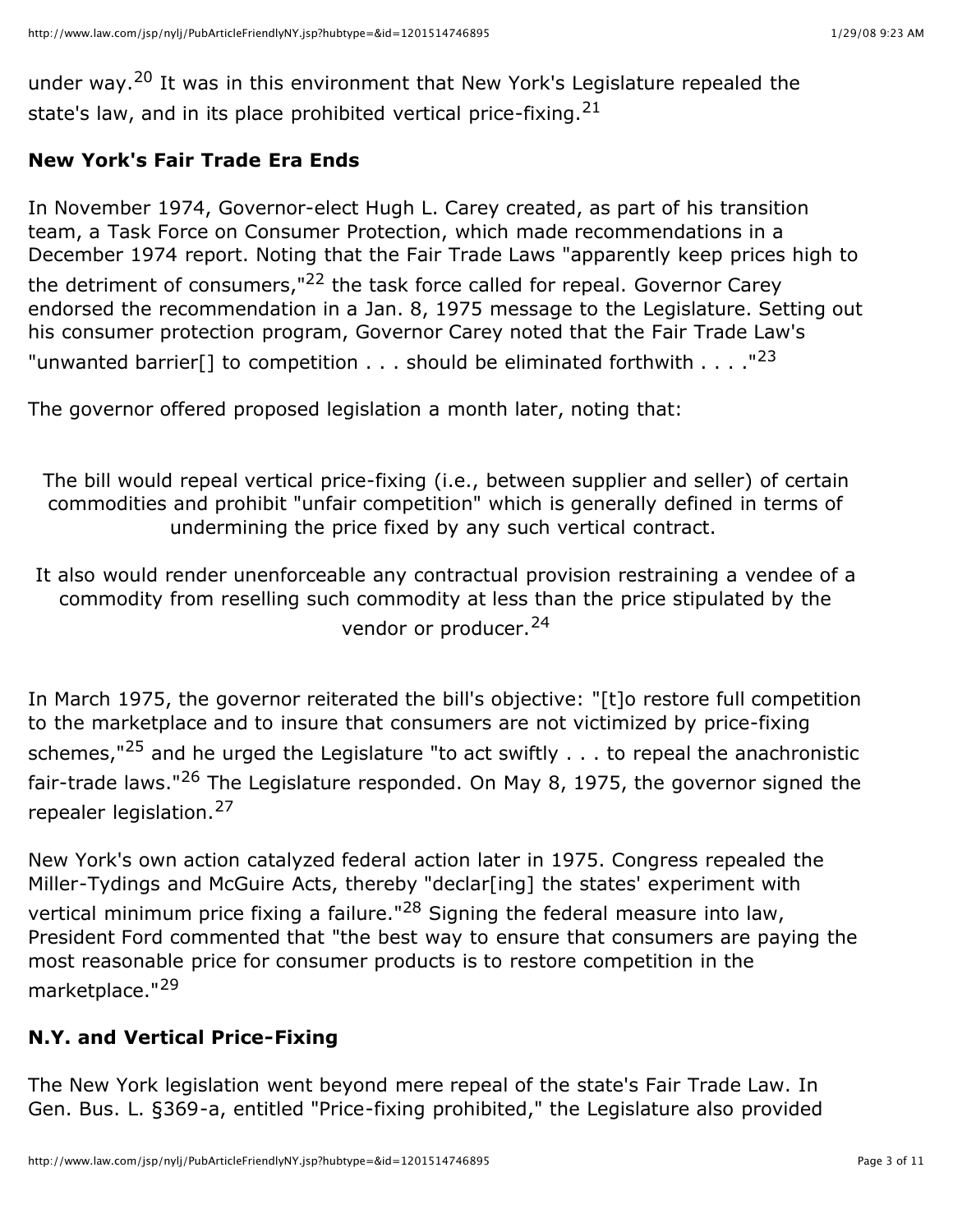that:

Any contract provision that purports to restrain a vendee of a commodity from reselling such commodity at less than the price stipulated by the vendor or producer shall not be enforceable or actionable at law.<sup>30</sup>

For purposes of the statute, "'[c]ommodity' means any subject of commerce." $31$ 

Section 369-a is a legislative directive that establishing a minimum resale price constitutes unlawful vertical price-fixing. Both the language of the statute and its legislative history make clear that an RPM provision is a per se violation of §340(1) of the Donnelly Act.

#### **Legislative History**

As Governor Carey's Consumer Protection Task Force recognized, by "Law allow[ing] manufacturers to set minimum retail prices . . . notwithstanding the ordinary antitrust prohibitions against price-fixing," the Fair Trade Law "lessen[ed] competition, resulting in increased costs to consumers." $32$  Indeed, the Assembly debates on repeal estimated the cost to consumers nationwide to be \$1.5 billion.<sup>33</sup> Repeal was designed to address this very mischief.

As Governor Carey himself stated, Fair Trade Laws "generally maintain prices at an artificially higher level than would prevail in a free market."<sup>34</sup> By ending the legal basis for RPM, the repealer bill "would permit the lowering of prices to the consumer as a result of the competitive processes operating in a free market place."<sup>35</sup>

The Assembly debate further demonstrates that the purpose of §369-a was to "outlaw"  $RPM.36$ 

- "It would be illegal if we passed this bill." $37$
- "It is just illegal, period . . . .It says you cannot set price. That covenant or provision in a contract is illegal."<sup>38</sup>

The Department of Commerce memorandum on repeal noted that the "bill would make illegal the fixing of the reselling price of commodities by the vendor or producer . . . ."<sup>39</sup> The Budget Department similarly noted that "to promote lower consumer prices,"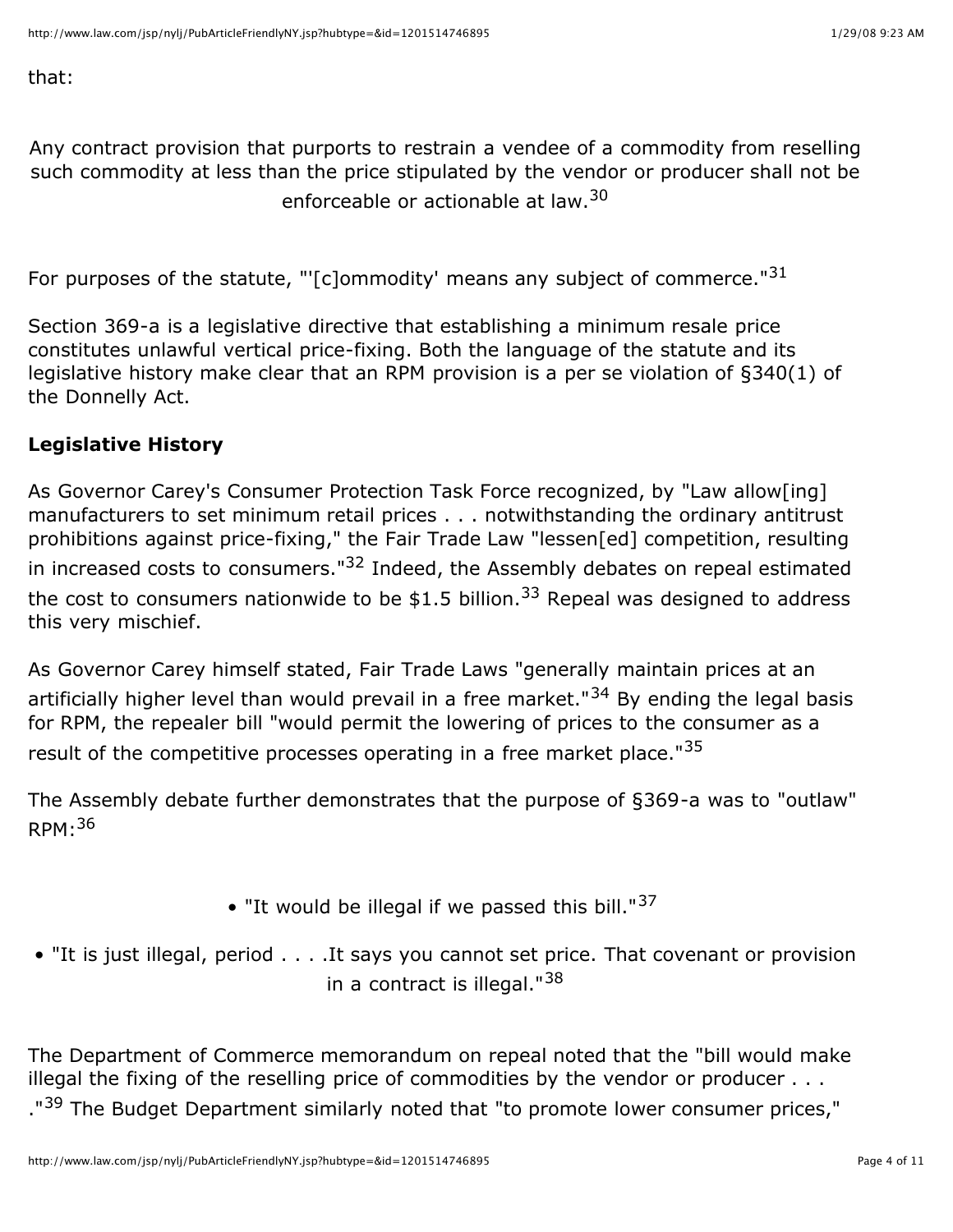the repealer would "specifically prohibit price-fixing by making any such contractual provisions unenforceable and unactionable at law."<sup>40</sup>

Although supporting repeal, the attorney also criticized the bill as too narrow, for it "appears to prohibit only minimum price-fixing and not maximum price-fixing which has also been held to be unlawful  $\ldots$ . "<sup>41</sup> The New York City Bar Association supported the measure as "well- drafted" to "invalidat<sup>[e]</sup> contracts that would restrain sales at prices less than those stipulated by the producer of a commodity."<sup>42</sup> Thus, in approving the legislation Governor Carey said that:

[H]enceforth contracts setting minimum prices for resale of commodities will be unenforceable . . . . This bill . . . would eliminate the legal basis for price maintenance agreements and would subject such agreements to the anti-trust laws . . . . [T]he removal of this unwanted barrier to competition will permit the lowering of prices to the consumer as a result of the competitive processes operating in a free marketplace.<sup>43</sup>

#### **Section 369-a, Donnelly Act**

The legislative intent is clear. By repealing the Fair Trade Law and enacting §369-a, the Legislature undertook to stamp out the higher prices that minimum vertical price-fixing caused. Making or enforcing an RPM provision that sets a minimum price is, therefore, prohibited by statute in New York.<sup>44</sup> The question remains to consider the relationship between §369-a and the Donnelly Act, which authorizes criminal and civil remedies, including treble damages, where an unlawful restraint produces injury.45

Although the Supreme Court's 1911 *Dr. Miles* decision held that vertical price-fixing was a per se federal antitrust violation, <sup>46</sup> the situation in New York under the Donnelly Act was different. In *John D. Park & Sons Co. v. National Wholesale Druggists Ass'n,*<sup>47</sup> a ruling before *Dr. Miles,* the New York Court of Appeals declined to apply the per se rule to a dealer-induced RPM arrangement. After *Dr. Miles,* state courts rejected per se treatment under the Donnelly Act for vertical price-fixing.<sup>48</sup> Section 369-a was enacted to assure that the case law rule rejecting per se illegality not re-emerge once the Fair Trade Laws were repealed.

Thus, in 1975 the Legislature chose *Dr. Miles* over *National Wholesale Druggists* as a matter of state law, and by statute over-ruled earlier state law court decisions.<sup>49</sup> Case law after New York's repeal of the Fair Trade Laws does, indeed, hold vertical pricefixing to be a per se Donnelly Act violation, albeit by construing state antitrust law to follow federal law, and not by referring to  $$369$ -a itself.<sup>50</sup>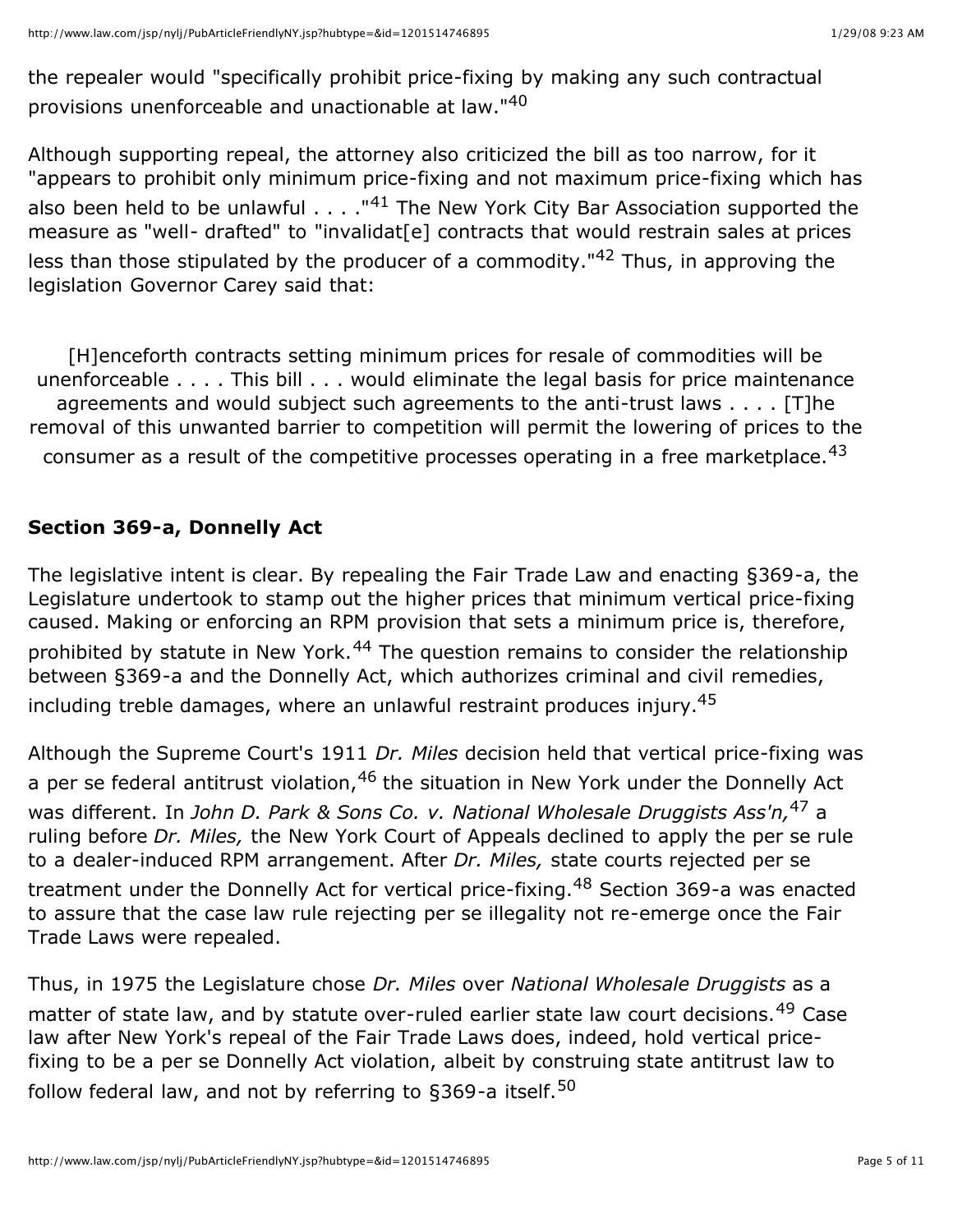In view of §369-a, courts applying New York law should continue to treat vertical price fixing as a per se Donnelly Act violation, regardless of *Leegin's* change in federal antitrust law. The Donnelly Act invalidates "[e]very contract, agreement, arrangement or combination whereby . . . [c]ompetition or the free exercise of . . . activity in the conduct of . . . business . . . is or may be restrained . . . . "<sup>51</sup> A minimum RPM provision indisputably "restrain[s]" price competition by purporting to prevent sales below the fixed price. Section 369-a, however, in its very title, directs that such price-fixing is "prohibited," and, by the statutory text, precludes businesses from lawfully securing any economic benefit from an RPM provision. As the Assembly debates and other parts of the legislative history confirm, the law makes minimum vertical price-fixing "illegal."<sup>52</sup> A business using such a provision, therefore, seeks to restrain trade through an unlawful means.

A business that resorts to RPM cannot be heard to argue that the rule of reason, now applicable under federal antitrust law, applies the Donnelly Act as well. For a court to analyze the arrangement that way could, depending on the facts, result in permitting the RPM provision to operate. That would amount to a court enforcing the RPM agreement, or allowing it to be enforced, exactly what §369-a precludes.<sup>53</sup>

Nor would it be persuasive to argue that, although unenforceable, an RPM clause should be permitted to exist because §369-a does not state expressly that such clauses are "illegal." The statute's title itself declares "price-fixing prohibited," and the law's purpose is to "outlaw" RPM. No legitimate state policy would be served by permitting suppliers to include RPM provisions in their supply arrangements. The only purpose for doing so would be to secure voluntary customer adherence to a contract restraint that the Legislature has denied to the supplier. The way to promote the Legislature's policy of rejection is to subject any supplier who uses an RPM provision to the consequences and remedies available under the Donnelly Act against those restraining trade.

Finally, there is no traction here to an argument that antitrust law generally favors the benefits of interbrand competition at the expense of intrabrand competition. When it comes to minimum RPM, the Legislature has already done the balancing. And it has come down on the side of promoting intrabrand competition. That is not a judgment that the courts may second-guess, either generally or in a specific fact setting: "[t]he wisdom or unwisdom of permitting vertical price-fixing arrangements . . . is for the Legislature and not the Judiciary to determine."<sup>54</sup>

#### **Conclusion**

Accordingly, under New York law, minimum vertical price-fixing is a per se antitrust violation that violates the Donnelly Act in and of itself, without any need for inquiry into market conditions or other circumstances. Where use of an RPM provision causes purchasers to be overcharged, the injury should be recoverable under the Donnelly Act's treble damage provision. Subjecting those who use an RPM provision to treble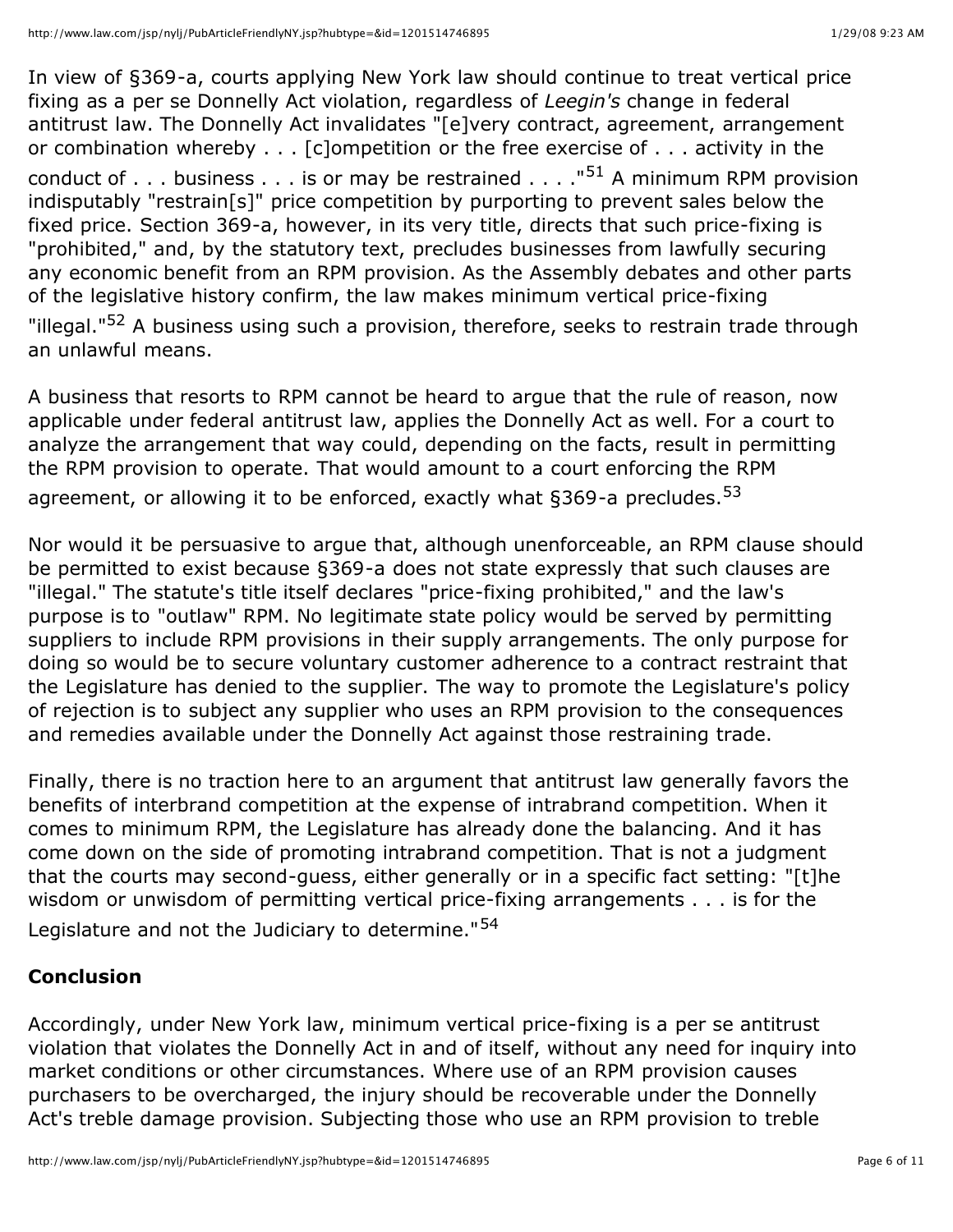damages accords with the Legislature's intent to eradicate the increased prices that the Legislature determined vertical price-fixing brings about.

**Jay L. Himes** *is the chief of the antitrust bureau of the Office of the Attorney General of New York.*

# **Endnotes:**

1. U.S., 127 S.Ct. 2705 (2007).

2. 220 U. S. 373 (1911).

3. See ABA Section of Antitrust Law, State Antitrust Enforcement Handbook 15-16 (2003).

4. N.Y. Gen. Bus. L. §§340-347.

5. *Anheuser Busch Inc. v. Abrams,* 71 N.Y.2d 327, 335 (1988).

6. 50 Stat. 693 (1937).

7. See generally 1 Earl W. Kintner, The Legislative History of the Federal Antitrust Laws and Related Statutes 461 (1978) ("Antitrust History"); Richard A. Givens, Practice Commentaries, in 19 McKinney's Consol. Laws of N.Y. §369-a, at 519 ("Givens Commentary").

8. 66 Stat. 631 (1952). See generally 1 Antitrust History 551; *Schwegmann v. Calvert Distillers Corp.,* 341 U.S. 384 (1951) (rejecting enforcement against non-signors).

9. L.1935, ch. 976, codified as Gen. Bus. L. §§369-a, b, and d.

10. See, e.g,, Report of the House Committee on the Judiciary, H.R. Rep. No. 341, 94th Cong., 1st Sess., at 3 (1975) ("House Report"); 121 Cong. Rec. S20872-73 (Dec. 2, 1975) (remarks of Sen. Brooke); 120 Cong. Rec. S20362 (Dec. 3, 1974) (remarks of Sen. Brooke), in 1 Antitrust History at 958, 977-78, 949-50.

11. See George C. Mantzoros, Anti-Monopolies Bureau 1-2, in Department of Law, Annual Report (1971).

12. Public Papers of Nelson A. Rockefeller 32 (1973).

13. See Joint Hearing of the Select Committee on Consumer Protection and the Assembly Commerce Committee (Oct. 2, 1973), at 33-34, 37 (testimony of Joseph Fristachi on behalf of Attorney General Lefkowitz: "[S]uch legalized monopolistic price fixing has cost the consumers of this State millions of dollars . . . . [The Fair Trade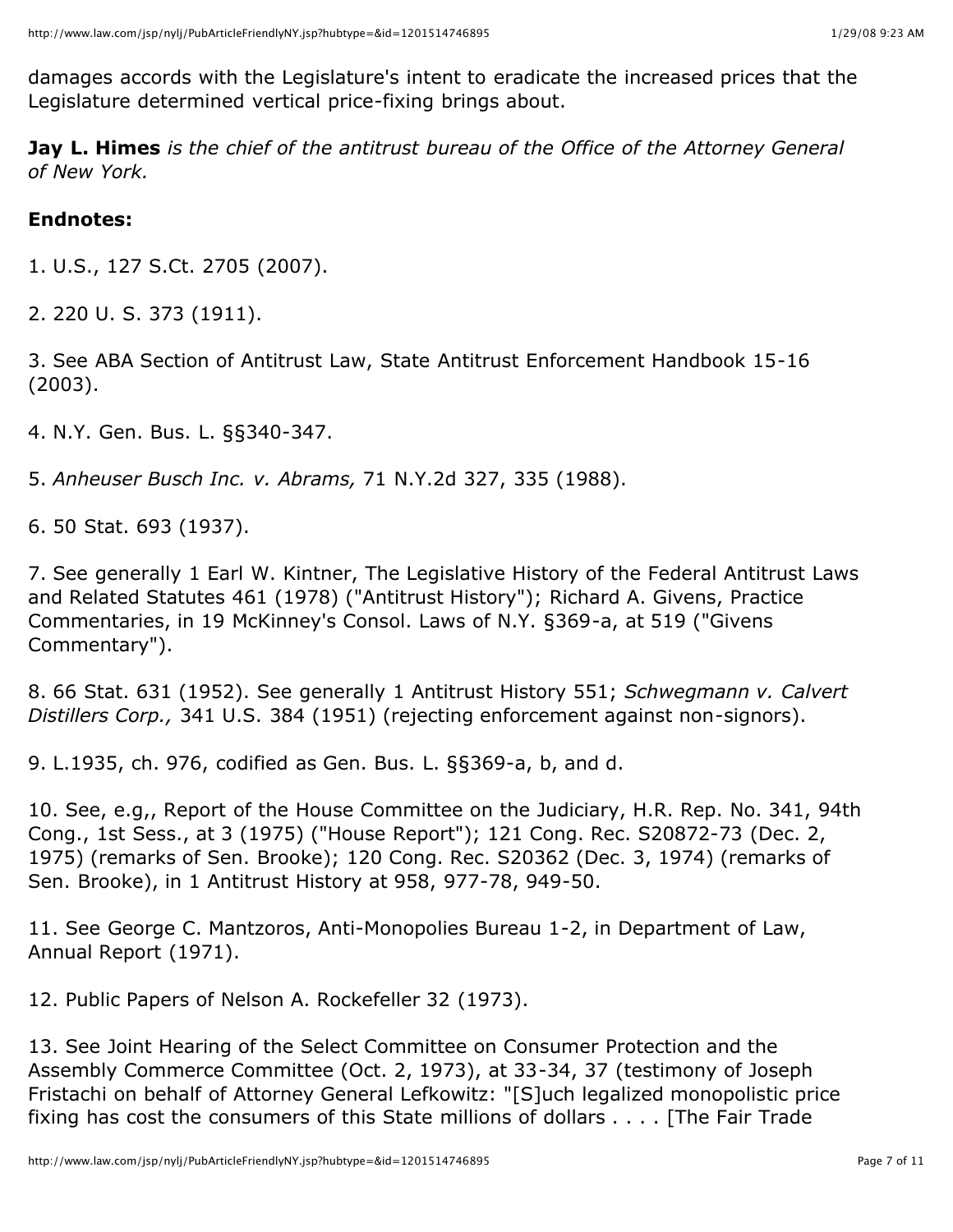statute] has become simply a giveaway of consumer monies to private interests"); 116 (testimony of Meyer S. Tulkoff, FTC assistant regional director); Ninth Annual Report of the Select Committee on Consumer Protection 8-10, 26-27, 36 (1973-74), in V New York State Leg. Doc., No. 22 (1974).

14. Address before a Joint Session of Congress, in 10 Weekly Comp. Pres. Doc. 1239, 1241, 1242 (Oct. 8, 1974).

15. Lewis A. Engman, Address Before the 1974 Fall Conference of the Financial Analysts Federation (Oct. 7, 1974), in 121 Cong. Rec. 1656 (Jan. 28, 1975). See "F.T.C. Chief Calls Role of Agencies Inflationary," N.Y. Times, Oct. 8, 1974, at 1, col. 6.

16. 1 Antitrust History 940.

17. House Report 3, in 1 Antitrust History 958.

18. Report of the Senate Committee on the Judiciary, S. Rep. No. 466, 94th Cong., 1st Sess., at 3 (1975), in 1 Antitrust History 971, 972. See also 121 Cong. Rec. S20873 (Dec. 2, 1975) (remarks of Sen. Roman L. Hruska, R-Neb.: "The Council of Economic Advisors and many other economic, legal and Government experts also have urged the enactment of this bill"), in 1 Antitrust History 979.

19. Hearings before the Subcomm. on Antitrust and Monopoly of the Senate Comm. on the Judiciary on S.408, Part 1, 94th Cong., 1st Sess., at 17 (Feb. 18, 1975). See also id. at 11 (testimony of FTC Chair Lewis A. Engman: repeal "will encourage market innovation, it will reduce prices and it will increase consumer choice in the marketplace"); id. at 43 (Feb. 20, 1975) (testimony of Albert Rees, director of the Council on Wage and Price Stability: "the effect and the intent of these laws is to prevent price competition and to raise gross margins in retailing").

20. See Gerald R. Ford, Remarks at the Conference on Domestic and Economic Affairs, in 11 Weekly Comp. Pres. Doc. 403, 405 (April 18, 1975) ("The state legislative repeal movement, which is underway, is encouraging"); Task Force on Consumer Protection, Report of the Transition Council of the Governor-Elect Hugh Carey 14 (Dec. 17, 1974) (noting that all but 16 States had repealed their Fair Trade Laws, and recommending that New York "follow the modern trend") ("Task Force Report").

21. L.1975, ch. 65.

22. Task Force Report at 13, 14.

23. Public Papers of Hugh L. Carey 36 ("Carey Papers").

24. New York State Legis. Ann. 80 (1975). See also Carey Papers 1292 (Feb. 18, 1975) (announcing Governor's recommendation to abolish "the law permitting price-fixing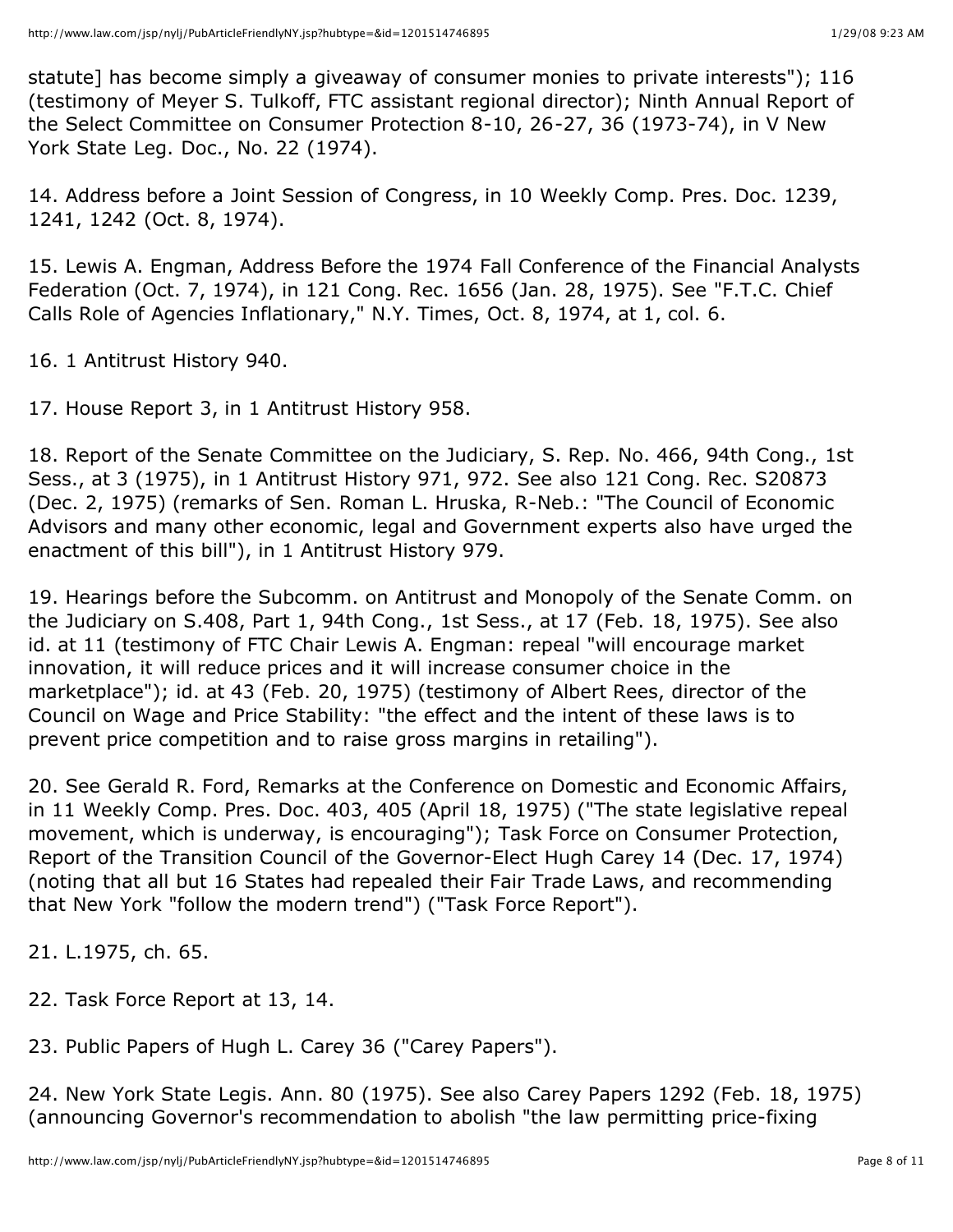between a supplier and his sellers").

25. Carey Papers at 77.

```
26. Id.
```
27. L.1975, ch. 65.

28. Pamela Jones Harbour, An Open Letter to the Supreme Court of the United States 12 (Feb. 26, 2007), at [http://www.ftc.gov/speeches/harbour/070226vertical](http://www.ftc.gov/speeches/harbour/070226vertical%20minimumpricefixing.pdf) minimumpricefixing.pdf. See Consumer Pricing Goods Act of 1975, 89 Stat. 801 (1975); Givens Commentary at 520, 521.

29. 11 Weekly Comp. Pres. Doc. 1367 (Dec. 12, 1975), in 1 Antitrust History 981.

30. L.1975, ch. 65.

31. N.Y. Gen. Bus. L. §369-c.

32. Task Force Report at 13, 14.

33. Assembly Debate on A.3916, at 2071 (Mar. 19, 1975), ("A-Debate"). See id. (remarks of Assemblyman Cooperman: "We have anachronism and it is not a genuine reflection of competition"). See also Senate Debate on S.3716, at 3039-40 (April 17, 1975) (remarks of State Senator John R. Dunne, R-Garden City: "the intended goal and hopefully the effect of this legislation . . . simply would declare to be legally unenforceable any legislation which we know generally as the Fair Trade Law," quoting §369-a's language); id. at 3041 (remarks of Senator Dunne: "this legislation is directed at the goal of reducing prices, to really provide a market place in which the forces of competition may freely act and react to one another").

34. Governor's Program Bill Memorandum 1.

35. New York State Legis. Ann. 80 (1975) (Governor's Memorandum). See also Bill Jacket, L.1975, ch. 65 ("Bill Jacket"), Attorney General Lefkowitz's Memorandum for the Governor 1 (April 29, 1975) ("Any public purpose in the continuation of this exemption to the Anti-trust law has long since wholly evaporated . . . . [S]uch legalized monopolistic price-fixing has cost the consumers in this state millions of dollars") ("Lefkowitz Mem."); Bill Jacket, Department of Commerce Memorandum 1 (April 28, 1975) (The bill "would allow all salable commodities to sell at competitive market prices, free from artificial or contractual restrictions. Its effect would be to lower prices to the consumer for those presently price-fixed items") ("DOC Mem."); City of New York Letter 2 (April 21, 1975) ("fair trade keeps the price of retail products high"); New York Public Interest Group Research 1 (undated) (detailing evidence that "fair trade laws have made products more expensive").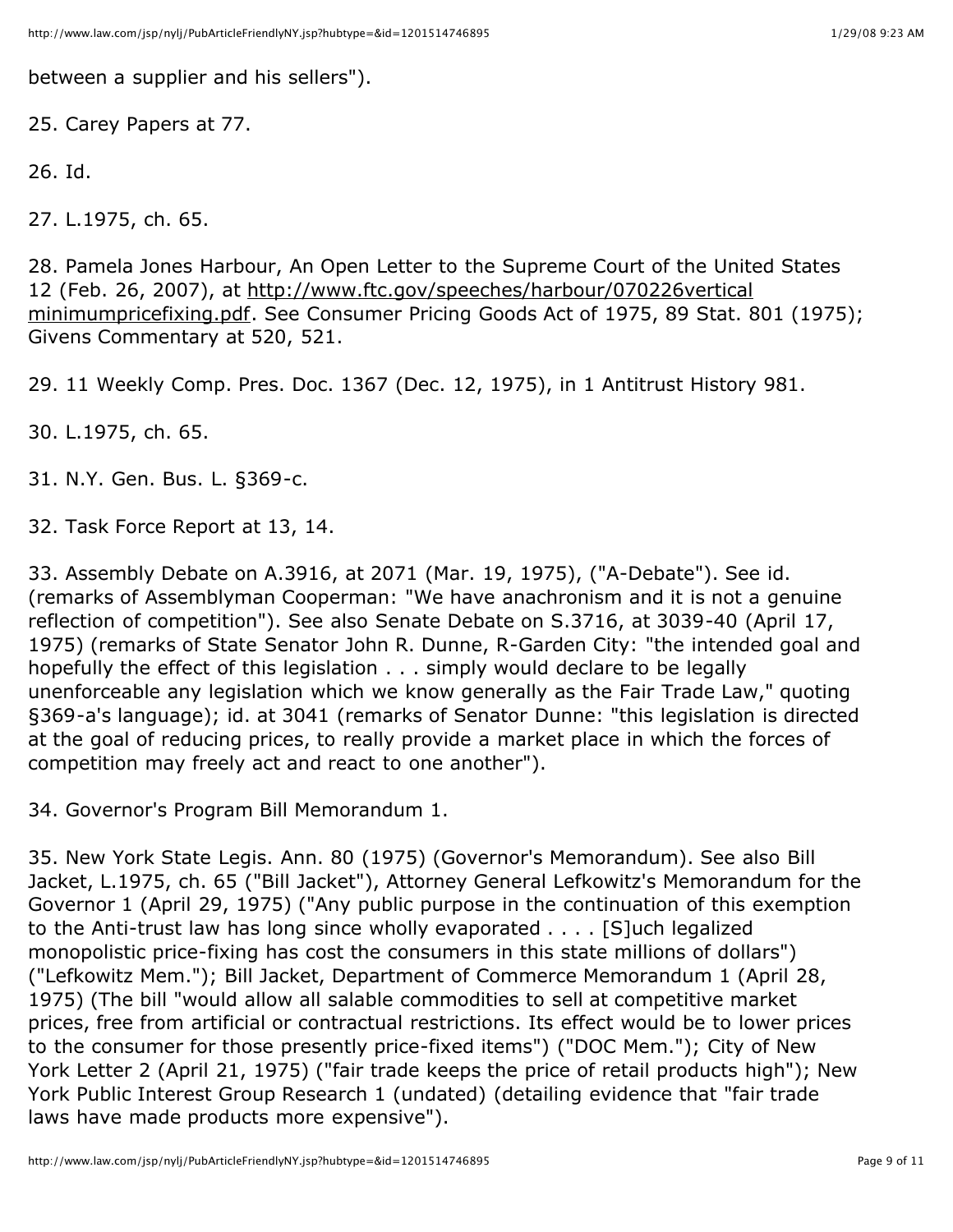36. A- Debate at 2106, 2112 (remarks of Assemblyman Harvey L. Strelzin, D-Brooklyn).

37. Id. at 2112 (remarks of Assemblyman Strelzin).

38. Id. at 2117, 2118 (remarks of Assemblyman Jonas).

39. DOC Mem. 1.

40. Bill Jacket, Budget Report on Bills 1, 2 (April 23, 1975).

41. Lefkowitz Mem. 2.

42. Bill Jacket, Enclosure to letter from George L. Graff (April 21, 1975).

43. McKinney's 1975 Sess. Laws 1736 (May 5, 1975).

44. See *Carl Wagner & Sons v. Appendagez Inc.,* 485 F.Supp. 762, 772 (S.D.N.Y. 1980) (seller's failure to fill orders because its customer refused to sell at suggested price was actionable; the seller "could not legally implement that policy, in view of . . . §369-a").

45. N.Y. Gen.Bus.L. §§340(1), 340(5), 340(6), 341, 342, 342-a.

46. *Dr. Miles,* 220 U.S. 373 (1911).

47. 175 NY 1 (1903). See also *Walsh v. Dwight,* 40 AD 513 (1st Dept. 1899) (affirming dismissal of complaint).

48. *Dawn to Dusk, Ltd. v. Frank Brunckhorst Co.,* 23 AD2d 780 (2nd Dept. 1965); *Marsich v. Eastman Kodak Co.,* 244 AD 295, 297 (2nd Dept. 1935) ("Federal cases interpreting Federal statutes . . . are not controlling when there are State decisions relating to the State statute invoked which may . . . place upon a State statute an interpretation different from that placed by the Federal courts upon a different though somewhat similar Federal statute"), aff'd without opinion, 269 N.Y. 621 (1936). See also *Bourjois Sales Corp. v. Dorfman*, 273 NY 167, 170-71 (1937) (New York's Fair Trade Law "was nothing new as such contracts were legal under court decisions"); *Port Chester Wine & Liquor Shop, Inc. v. Miller Bros. Fruiterers, Inc.,* 253 AD 188, 191 (2nd Dept. 1938) (New York's Law "made no change in the common law as declared in this State in cases which concerned vertical price-fixing in respect of commodities in intrastate commerce having a brand name or name evidencing good will"), aff'd, 281 N.Y. 101 (1939).

49. See Richard A. Givens, Practice Commentaries to Gen.Bus.L. §340 in 19 McKinney's Consol. Laws of N.Y. 510, 516 (1988) ("The approach of the courts in this area may